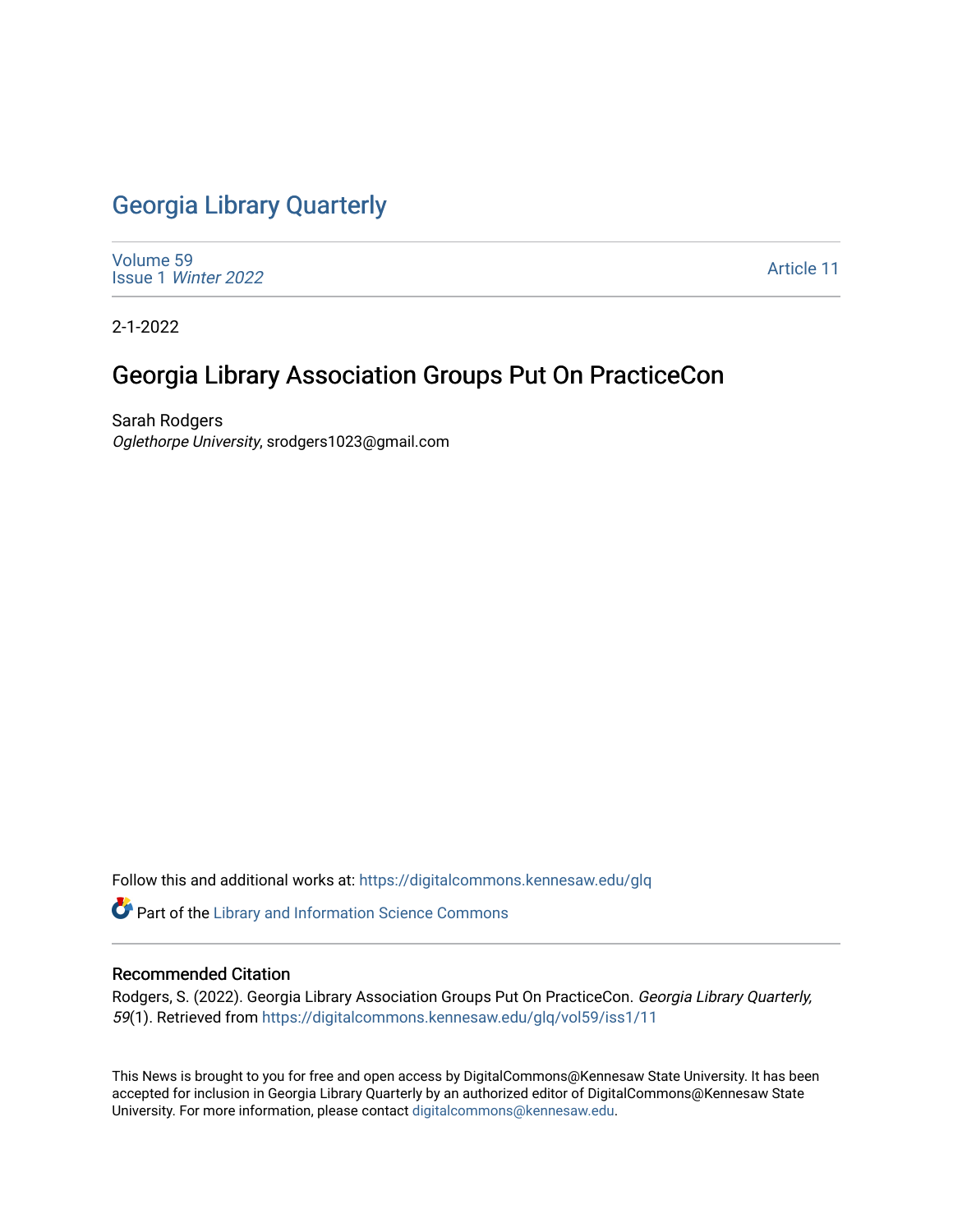## Georgia Library Association Groups Put On PracticeCon

### Cover Page Footnote

Many thanks to Kelly Williams, Mack Freeman, Stephen Sherman, Sheila Devaney, Gina Viarruel, and Kate Fisher for help with putting on PracticeCon.